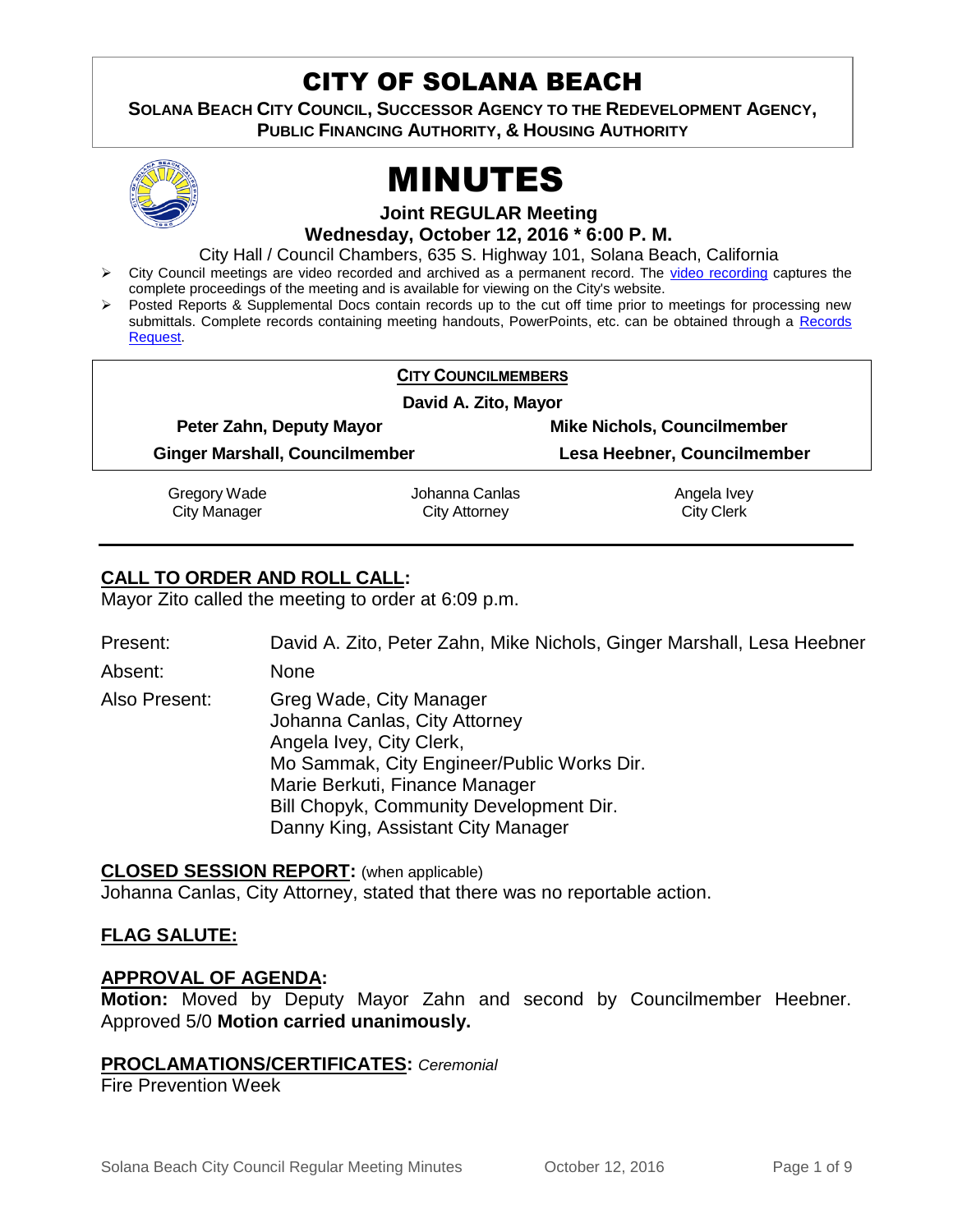**PRESENTATIONS:** Ceremonial items that do not contain in-depth discussion and no action/direction. Santa Fe Irrigation District

Bill Hunter, Engineering Services Manager**,** presented a PowerPoint (on file) reviewing the automated metering, fixed base system, the timeline for administering the meters, and public outreach.

# **ORAL COMMUNICATIONS:**

This portion of the agenda provides an opportunity for members of the public to address the City Council on items relating to City business and not appearing on today's agenda by submitting a speaker slip (located on the back table) to the City Clerk. Comments relating to items on this evening's agenda are taken at the time the items are heard. Pursuant to the Brown Act, no action shall be taken by the City Council on public comment items. Council may refer items to the City Manager for placement on a future agenda. The maximum time allotted for each presentation is THREE MINUTES (SBMC 2.04.190). Please be aware of the timer light on the Council Dais.

Catherine Dickerson stated she had concerns about the CCA, she said that in an email from Councilmember Heebner she stated that the City was not close to making a decision on whether to offer residents the option of a CCA and that in the same email Mayor Zito expressed his perspective that a CCA was too complicated to put to a vote by the residents. She asked about the background on the response to the RFP.

Greg Wade, City Manager, said that the link to the Staff Report was on the City's website, suggested googling the names of the proposals listed to learn more about the responders, Three Phase Renewals, Pilot Power group, and Noble Energy Solution.

Ms. Dickerson said that there was not an open and honest discussion with the people who would be affected, that it seemed to be an attempt to push it through with minimal public comment or challenge, and asked for a public forum to review and discuss the pros and cons, hidden costs, impacts, and answer questions before taking any further action.

Mayor Zito said that what she requested was planned, that the challenge was to have forums before the information is obtained to have a plan discussion, that once they could consider a partner and consultants to bring information forward to answer questions then a public meeting would be scheduled to begin discussions.

Greg Wade, City Manager, stated that webpage of information known so far would launched on the City's website in next few days that would contain information on other CCAs, FAQ's, other view points on clean energy, all for public access prior to a workshop.

Councilmember Heebner said that in her email communications she said they always intended to have a workshop and reach out to the community, that in order to get to that point they needed to hire experts to obtain the information to share with the public, that no decisions had been made, that Council lived in the City as well and had no interest in implementing something that would not benefit them as well, and that Council was doing the fiscally responsible thing to explore all of the information in order to make an informed decision in the future.

Deputy Mayor Zahn said that the appointment of a preferred bidder would come back from Staff to use as a consultant and was not synonymous with moving into the CCA.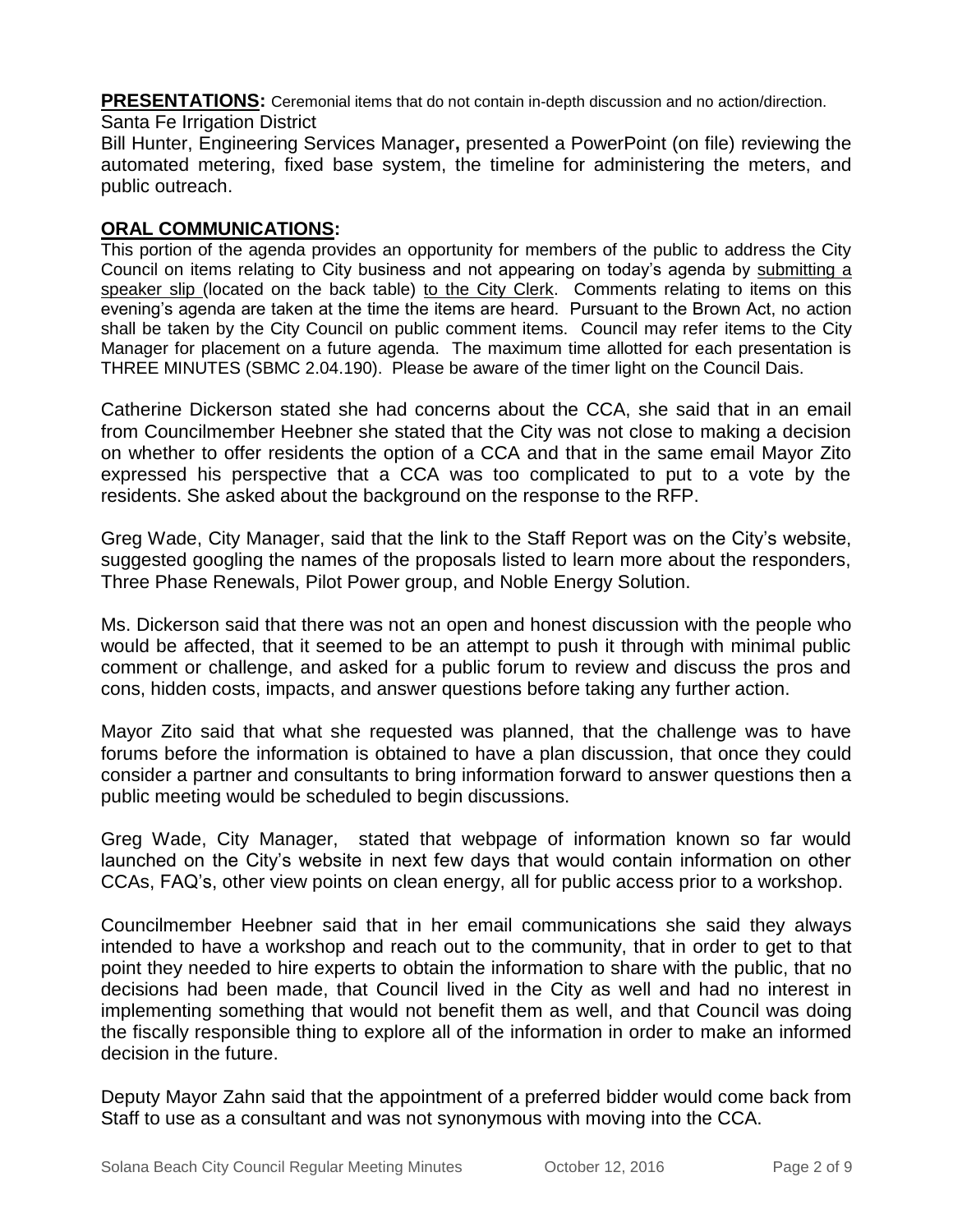Greg Wade, City Manager, that what was approved was gaining services from respondents of comprehensive analysis of a study already done, to provide community outreach and education, analyze the risks, the implementation plan and the regulatory framework, that it was a three phased approach, and did not bind the City to creating a CCA. He said that that the whole process looked like would take approximately 6-12 months which would include a public hearing at a Council meeting to then finally vote on whether to move forward.

Council and Staff discussed whether any cost was incurred by the City for the RFP, that there was not cost incurred in preparing and processing the RFP, that the only cost incurred was under the City Manager's authority to secure expert independent consultant team separate from the proposers to provide the information need to make an education decision on a consultant team.

Jake Hernandez thanked Council for approving the plan to put a skate park at La Colonia so that they had a place to go, that they had no place except Encinitas and Carmel Valley to skate, and that they would now have a place to go after school and stay off of the streets, that it helped keep them outside and not inside in front of a television.

Jadon Griffith said that they had to go to Carmel valley and Encinitas since those were the only places they could go to stay off the streets and that the park would be a great idea to build.

John Gonzales stated that there were only two skate parks nearby and they were a distance away.

Ben Haynie said that he always wanted a skate park in the area and that it would be great for the community.

Donovan Haynie stated that all of his friends were looking forward to the new skate park.

Sven Haynie said that he wanted to support the effort to build a skate park, that families were actively talking about it and were very excited, that he recently attended a child's birthday party where the parents asked for donations for the skate park in Solana Beach in lieu of gifts, and that it would help parents who were logistically challenged at getting their kids to places where they could ride their skateboards.

Linda Swindell said that the Skate Park Event was great with all ages and skill levels attending, that fundraising had been launched with the Solanabeachfoundation.org, that there was a lot of support from the surrounding neighborhood and community, that a skate park would be an ideal start to the La Colonia Master Plan changes, that the next step was asking the City for formal direction needed to agendize an item to obtain help from the City with budgeting.

Councilmember Heebner said that it was a great event with great attendance, that the approved Master Plan was going to by paid for by the Redevelopment Agency funds but then the Governor did away the RDA, that the City was was looking for money elsewhere,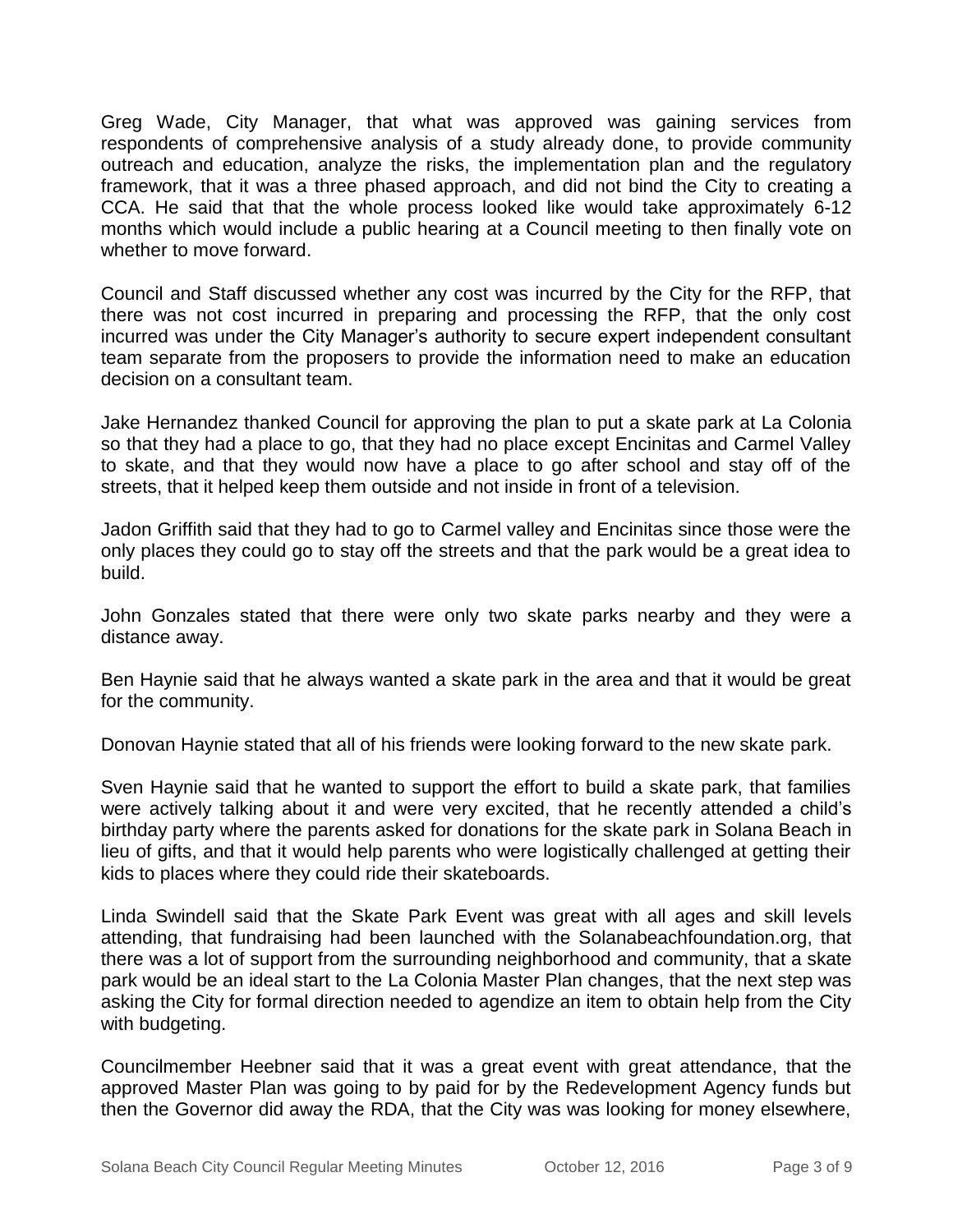that they had completed the veterans courtyard with volunteer money from community members, County Supervisors and City donations from its budget, that it would be disused in an upcoming meeting on the budget surplus, and that Council was looking for a way to make it happen and they were very encouraged about it.

Councilmember Nichols said that it was a great event, that he spoke to a lot of skaters at the event that were from Solana Beach, it was very well attended by local skaters, it helped foster that there was a need, that he appreciates all the hard work that Linda had done and helping push it forward, that the City can offer up the Parks and Recreation Standing Committee to talk to the Parks and Recreation Commission about how it would be accomplished, and that the City was looking for a way to make this happen.

# **COUNCIL COMMUNITY ANNOUNCEMENTS / COMMENTARY:**

*An opportunity for City Council to make brief announcements or report on their activities. These items are not agendized for official City business with no action or substantive discussion.* 

# **A. CONSENT CALENDAR:** (Action Items) (A.1. - A.4.)

Items listed on the Consent Calendar are to be acted in a single action of the City Council unless pulled for discussion. Any member of the public may address the City Council on an item of concern by submitting to the City Clerk a speaker slip (located on the back table) before the Consent Calendar is addressed. Those items removed from the Consent Calendar by a member of the Council will be trailed to the end of the agenda, while Consent Calendar items removed by the public will be discussed immediately after approval of the Consent Calendar.

#### **A.1. Minutes of the City Council.**

Recommendation: That the City Council

1. Approve the Minutes of the City Council Meetings held September 14, 2016.

#### [Item A.1. Report \(click here\)](https://solanabeach.govoffice3.com/vertical/Sites/%7B840804C2-F869-4904-9AE3-720581350CE7%7D/uploads/Item_A.1._Report_(click_here)_-_10-12-16.PDF)

**Posted Reports & Supplemental Docs contain records up to the cut off time, prior to the start of the meeting, for processing new submittals.** *The final official record containing handouts, PowerPoints, etc. can be obtained through a Records Request to the City Clerk's Office.*

**Motion:** Moved by Councilmember Nichols and second by Councilmember Heebner. Approved 5/0 **Motion carried unanimously.**

#### **A.2. Register Of Demands.** (File 0300-30)

Recommendation: That the City Council

1. Ratify the list of demands for September 10, 2016 through September 23, 2016. [Item A.2. Report \(click here\)](https://solanabeach.govoffice3.com/vertical/Sites/%7B840804C2-F869-4904-9AE3-720581350CE7%7D/uploads/Item_A.2._Report_(click_here)_-_10-12-16.pdf)

*Posted Reports & Supplemental Docs contain records up to the cut off time, prior to the start of the meeting, for processing new submittals. The final official record containing handouts, PowerPoints, etc. can be obtained through a Records Request to the City Clerk's Office.* **Motion:** Moved by Councilmember Nichols and second by Councilmember Heebner. Approved 5/0 **Motion carried unanimously.**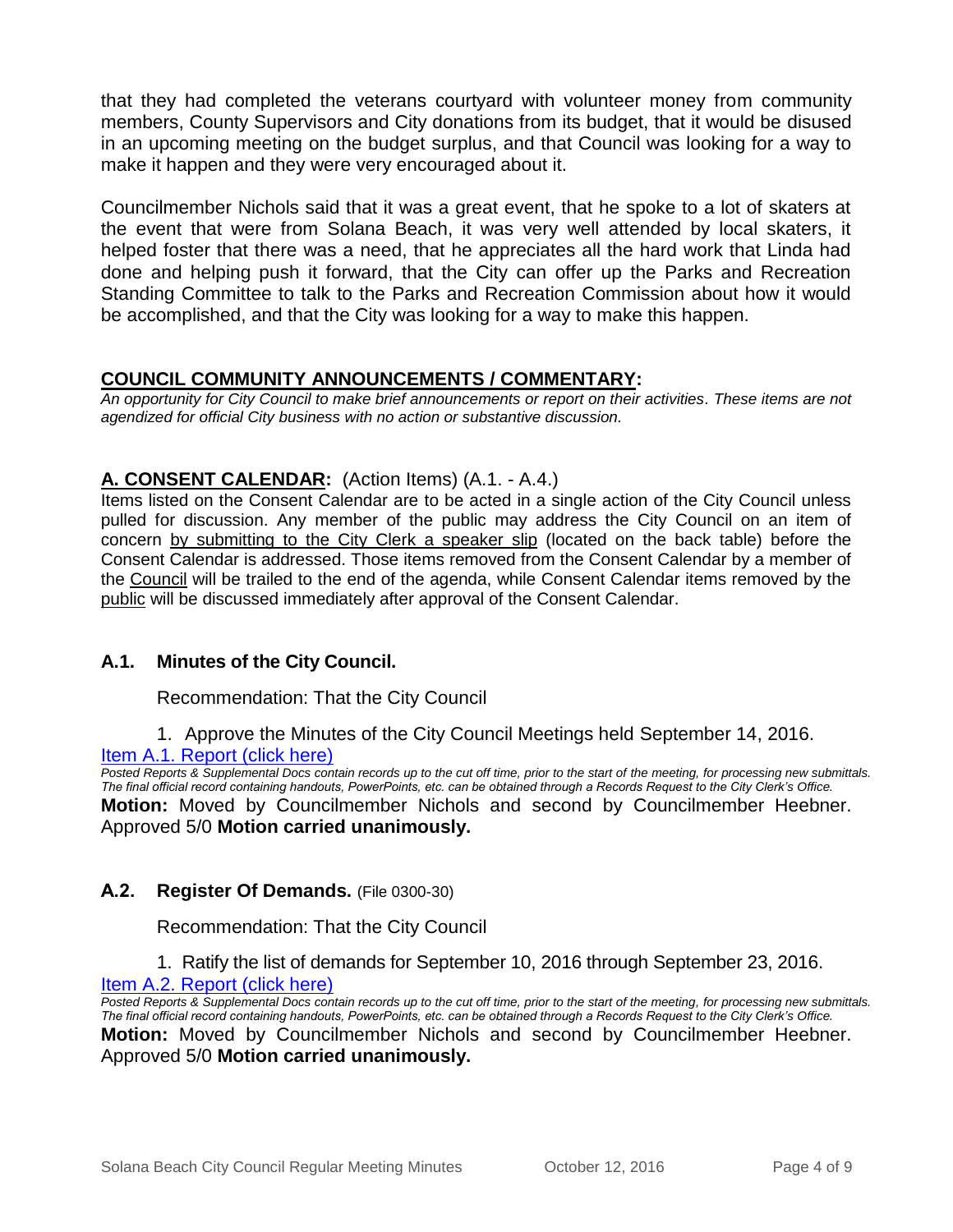#### **A.3. General Fund Adopted Budget for Fiscal Year 2016-2017 Changes.** (File 0330-30)

Recommendation: That the City Council

1. Receive the report listing changes made to the Fiscal Year 2016-2017 General Fund Adopted Budget.

#### [Item A.3. Report \(click here\)](https://solanabeach.govoffice3.com/vertical/Sites/%7B840804C2-F869-4904-9AE3-720581350CE7%7D/uploads/Item_A.3._Report_(click_here)_-_10-12-16.pdf)

*Posted Reports & Supplemental Docs contain records up to the cut off time, prior to the start of the meeting, for processing new submittals. The final official record containing handouts, PowerPoints, etc. can be obtained through a Records Request to the City Clerk's Office.* **Motion:** Moved by Councilmember Nichols and second by Councilmember Heebner. Approved 5/0 **Motion carried unanimously.**

#### **A.4. Destruction of Obsolete Records.** (File 0170-50)

Recommendation: That the City Council

1. Adopt **Resolution 2016-123** authorizing the destruction of officially obsolete records.

#### [Item A.4. Report \(click here\)](https://solanabeach.govoffice3.com/vertical/Sites/%7B840804C2-F869-4904-9AE3-720581350CE7%7D/uploads/Item_A.4._Report_(click_here)_-_10-12-16.pdf)

*Posted Reports & Supplemental Docs contain records up to the cut off time, prior to the start of the meeting, for processing new submittals. The final official record containing handouts, PowerPoints, etc. can be obtained through a Records Request to the City Clerk's Office.* **Motion:** Moved by Councilmember Nichols and second by Councilmember Heebner. Approved 5/0 **Motion carried unanimously.**

# **B. PUBLIC HEARINGS:** (B.1. – B.2.)

This portion of the agenda provides citizens an opportunity to express their views on a specific issue as required by law after proper noticing by submitting a speaker slip (located on the back table) to the City Clerk. After considering all of the evidence, including written materials and oral testimony, the City Council must make a decision supported by findings and the findings must be supported by substantial evidence in the record. An applicant or designees for a private development/business project, for which the public hearing is being held, is allotted a total of fifteen minutes to speak, as per SBMC 2.04.210. A portion of the fifteen minutes may be saved to respond to those who speak in opposition. All other speakers have three minutes each. Please be aware of the timer light on the Council Dais.

#### **B.1. Public Hearing: Fiscal Year 2017-18 Community Development Block Grant Funds – Public Services and ADA Pedestrian Ramp Improvements.** (File 0390- 32)

Recommendation: That the City Council

1. Conduct the Public Hearing: Open the public hearing, Report Council disclosures, Receive public testimony, Close the public hearing.

#### 2. Adopt **Resolution 2016-122**:

a. Finding that the funding request and project implementation are exempt from the California Environmental Quality Act pursuant to the State CEQA Guidelines.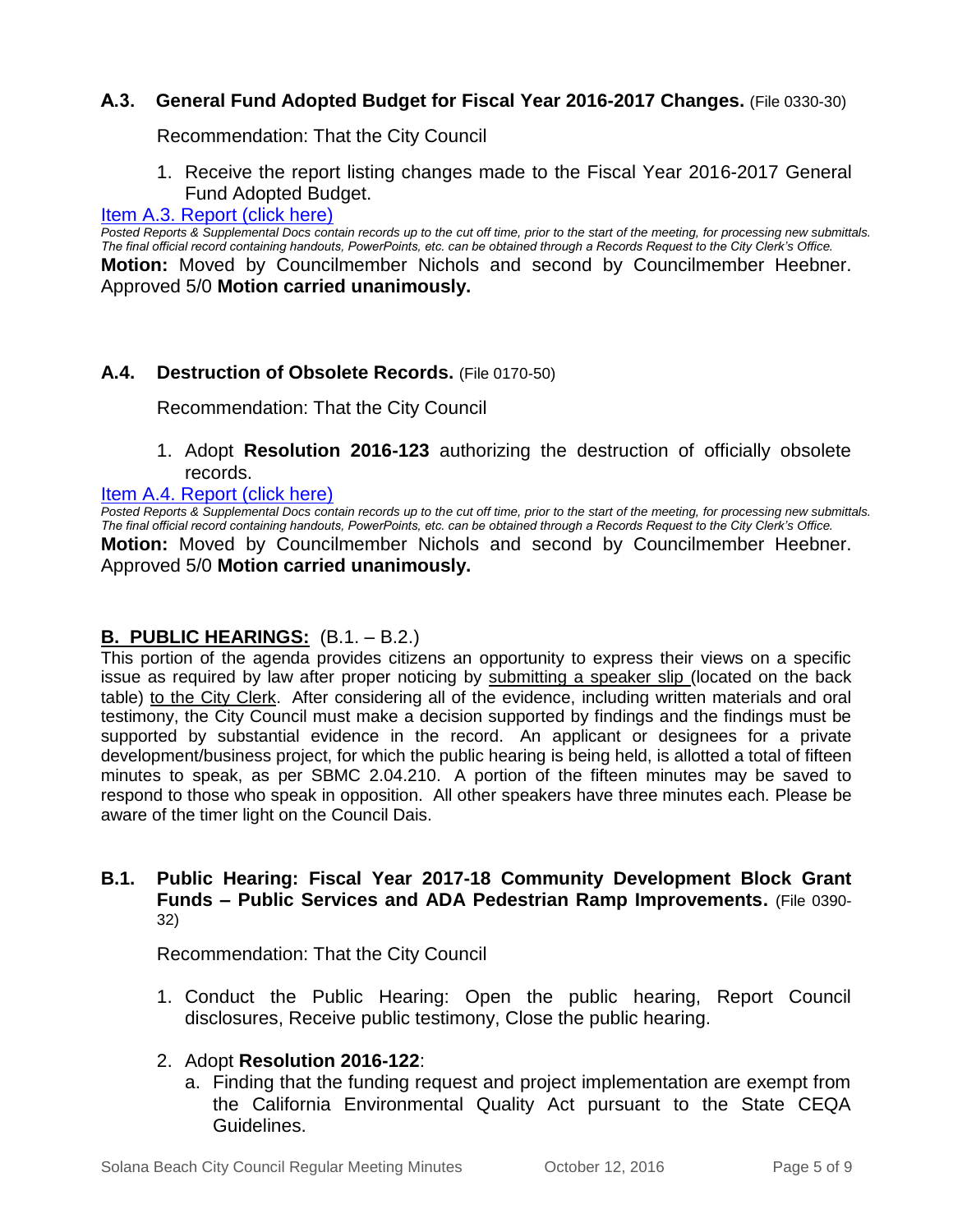- b. Approving the lists of public service organizations and public street ADA ramp locations.
- c. Requesting Fiscal Year 2017-18 CDBG Funds to be awarded to public service organizations listed in Attachment 1, Exhibit A and ADA improvements at various public street intersections listed in Attachment 1, Exhibit B.
- d. Finding that 85% of Fiscal Year 2017-18 CDBG funds, presently estimated at a total of \$40,000-\$50,000, are designated to be used for ADA improvements, and the remaining 15% of FY 2017/18 CDBG funds are designated to be used for public services.
- e. Authorizing the City Manager to execute the County contract for management and implementation of the CDBG program.

[Item B.1. Report \(click here\)](https://solanabeach.govoffice3.com/vertical/Sites/%7B840804C2-F869-4904-9AE3-720581350CE7%7D/uploads/Item_B.1._Report_(click_here)_-_10-12-16.pdf)

*Posted Reports & Supplemental Docs contain records up to the cut off time, prior to the start of the meeting, for processing new submittals. The final official record containing handouts, PowerPoints, etc. can be obtained through a Records Request to the City Clerk's Office.*

Bill Chopyk, Community Development Dir., presented a PowerPoint (on file)

Rebecca Palmer (time donated by Lee Williams) stated that she was the Director of Programs at the CRC (Community Resource Center), she wanted to acknowledge the City's support for the CRC especially with the Holiday Baskets Program, that the CRC had been in existence since 1979 and they offered many programs that served the most disenfranchised citizens, that the CRC had received CDBG funding for over ten years from other local cities, they were familiar with CDBG and the required quarterly reporting, and that since July they had identified helping 283 local households or individuals in Solana Beach.

Council and Speaker discussed that their services had been used for Solana Beach residents and tracked specifically by zip code, that they served 283 people but could not provide the cost per person breakdown at this time, that case management could last 3-6 months, a menu of cafeteria services, that they could serve more including homeless with housing and motel vouchers with more funds, and that HUD determined where someone would spend the night, that it was usually based on where the spent the most recent night, and that there were no borders for the homeless.

Blake Johnson stated that he was the Development Director for the Boys and Girls Club of San Dieguito, that he wanted to thank Council for their assistance over the years, that they served 10,000 youth between Del Mar and Encinitas with many from Solana Beach, they had two club houses in the City, that the fund request would be for assistance at La Colonia and Eden Gardens, they served 110 youth at Eden Gardens, that they focused on youth 5-18 years old, CDBG funds and funds from other community partners were leveraged well, that they bring in community donations from businesses like Pizza Port, they provided college nights, homework power hours, and career readiness programs for the youth. He stated that they wanted to serve more youth in the area, they wanted to target the youth that were most in need, that the money would expand the help they could give to the community and that they were familiar with the reporting for CDBG funds.

Greg Wade, City Manager, stated that Easter Seals was not ready to accept CDBG funds at this time.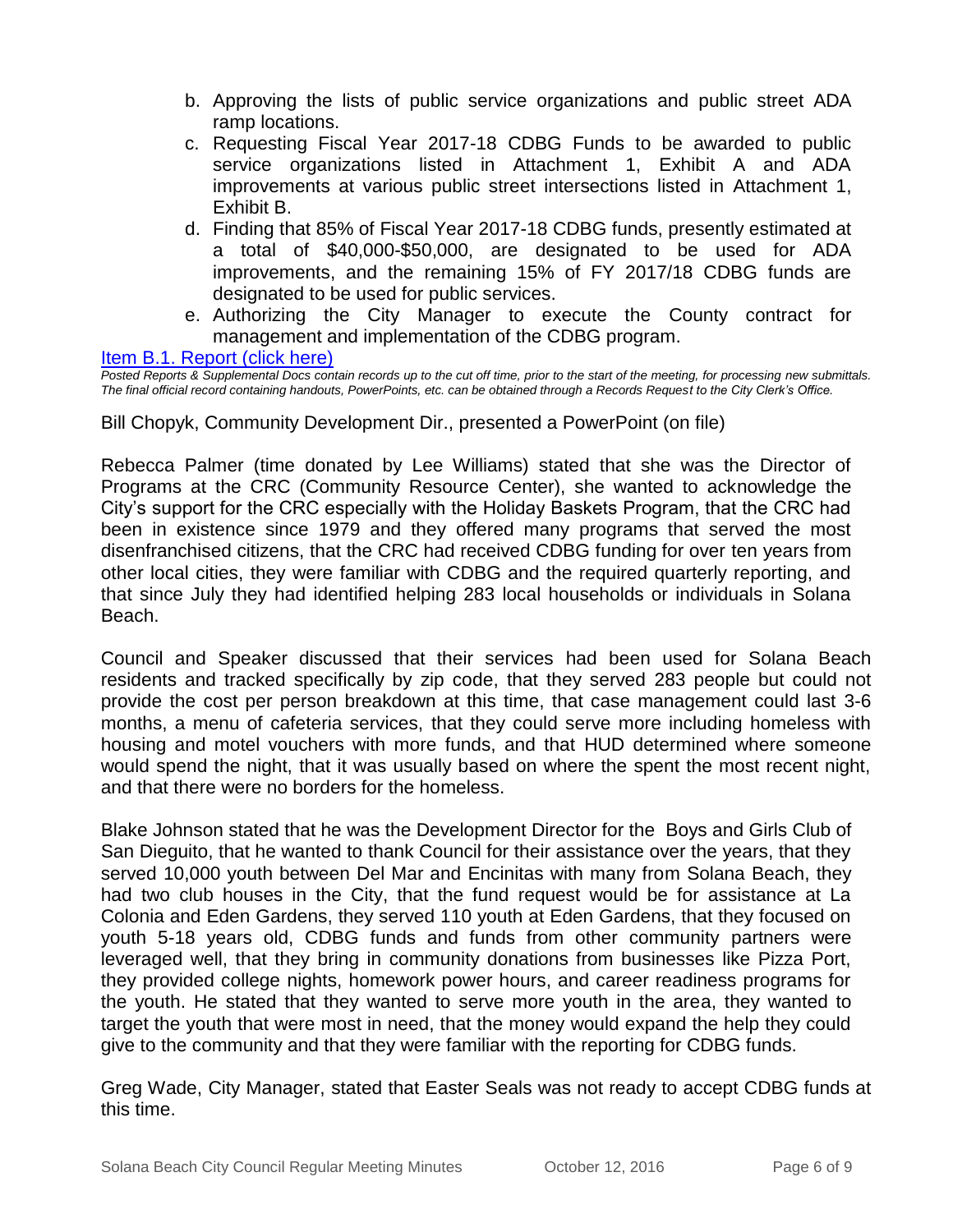Council and Staff discussed that applications were due October 29<sup>th</sup>, that Staff had been in contact with La Colonia Eden Gardens through Manny and that they had not worked with CDBG reporting before so there would be a learning curve, that spreading the funds too much may lessen the effectiveness in terms of the work involved in the required reporting, that CRC received \$5,000 for holiday baskets and Boys & Girls Club received \$2,000 during the last Community Grants.

**Motion:** Moved by Councilmember Nichols and second by Deputy Mayor Zahn to close the public hearing. Approved 5/0. **Motion carried unanimously.**

**Motion:** Moved by Councilmember Heebner and second by Deputy Mayor Zahn to reopen the public hearing. Approved 4/1 (Noes: Marshall). **Motion carried unanimously.**

**Motion:** Moved by Councilmember Nichols and second by Deputy Mayor Zahn to close the public hearing. Approved 5/0. **Motion carried unanimously.**

**Motion:** Moved by Deputy Mayor Zahn and second by Councilmember Heebner to allocate 15% (\$7,500) of the grant to the Boys and Girls Club. Approved 5/0. **Motion carried unanimously.**

**B.2. Public Hearing: 1505 Lomas Santa Fe, Applicant: T-Mobile, Case 17-16-15.** (File 0610-60)

Recommendation: That the City Council

- 1. Conduct the Public Hearing: Open the Public Hearing, Report Council disclosures, Receive public testimony, Close the Public Hearing.
- 2. Find the project exempt from the California Environmental Quality Act pursuant to Section 15301 of the State CEQA Guidelines; and
- 3. Adopt **Resolution 2016-102** conditionally approving a CUP (Conditional Use Permit) to modify an existing monopole WCF located at 1505 Lomas Santa Fe as mandated by the Section 6409(a) of the Middle Class Tax Relief and Job Creation Act of 2012.

[Item B.2. Report \(click here\)](https://solanabeach.govoffice3.com/vertical/Sites/%7B840804C2-F869-4904-9AE3-720581350CE7%7D/uploads/Item_B.2._Report_(click_here)_-_10-12-16.pdf)

*Posted Reports & Supplemental Docs contain records up to the cut off time, prior to the start of the meeting, for processing new submittals. The final official record containing handouts, PowerPoints, etc. can be obtained through a Records Request to the City Clerk's Office.*

Greg Wade, City Manager, introduced the item.

Corey Andrews, Principal Planner, presented a PowerPoint (on file) reviewing the proposed project.

Council disclosures. Councilmember Marshall said that she played golf at this course.

**Motion:** Moved by Councilmember Heebner and second by Councilmember Nichols to close the public hearing. Approved 5/0. **Motion carried unanimously.**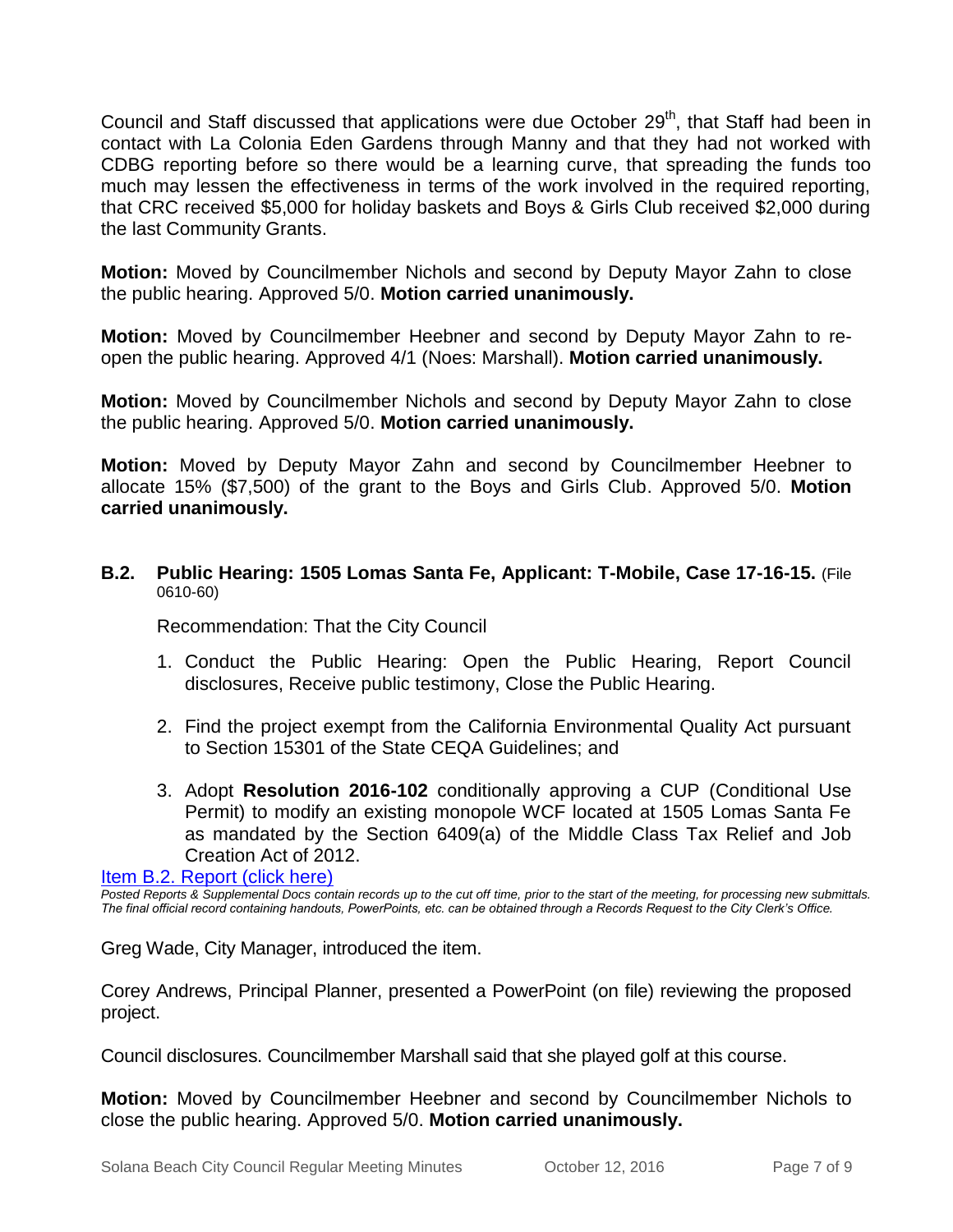**Motion:** Moved by Councilmember Heebner and second by Deputy Mayor Zahn. Approved 5/0. **Motion carried unanimously.**

**C. STAFF REPORTS**: (C.1.) *Submit speaker slips to the City Clerk.*

# **C.1. California Building and Fire Code Updates.** (File 0800-90)

Recommendation: That the City Council

1. Discuss the proposed building and fire code updates and direct Staff to return with an ordinance for introduction (first reading) at the next Council meeting on October 28, 2016.

#### [Item C.1. Report \(click here\)](https://solanabeach.govoffice3.com/vertical/Sites/%7B840804C2-F869-4904-9AE3-720581350CE7%7D/uploads/Item_C.1._Report_(click_here)_-_10-12-16.pdf)

*Posted Reports & Supplemental Docs contain records up to the cut off time, prior to the start of the meeting, for processing new submittals. The final official record containing handouts, PowerPoints, etc. can be obtained through a Records Request to the City Clerk's Office.*

Greg Wade, City Manager, introduced the item.

Bill Chopyk, Community Development Dir., said that the item was an update of the outdated uniform administrative code and fire code to reflect new state fire code requirements, and introduced Chuck Mendenhall from Esgil, building official, and Anita Pupping, Fire Marshall.

Council and Staff discussed that the City Council was the appeal board, that flying lanterns were identified as a fire hazard by the state since 2012 and that the section regarding lanterns would be amended to prohibit the sale and tethering of the lanterns. Discussion continued regarding regulations regarding fire pits, that the applicable rules were based on location, materials used, and zoning areas, that there was a distinction between what was considered the appliances versus fire pits, and that the established policy would be clarified. Discussion continued regarding agendizing grey water regulations, solar wiring and installation of EV chargers in commercial and residential areas as a separate item, that the Encinitas ordinance would be used as a model to keep consistency in the region, and that the grey water installation required a permit to ensure specific standards were met.

#### **COMPENSATION & REIMBURSEMENT DISCLOSURE:** NONE

GC: Article 2.3. Compensation: 53232.3. (a) Reimbursable expenses shall include, but not be limited to, meals, lodging, and travel. 53232.3 (d) Members of a legislative body shall provide brief reports on meetings attended at the expense of the local agency at the next regular meeting of the legislative body.